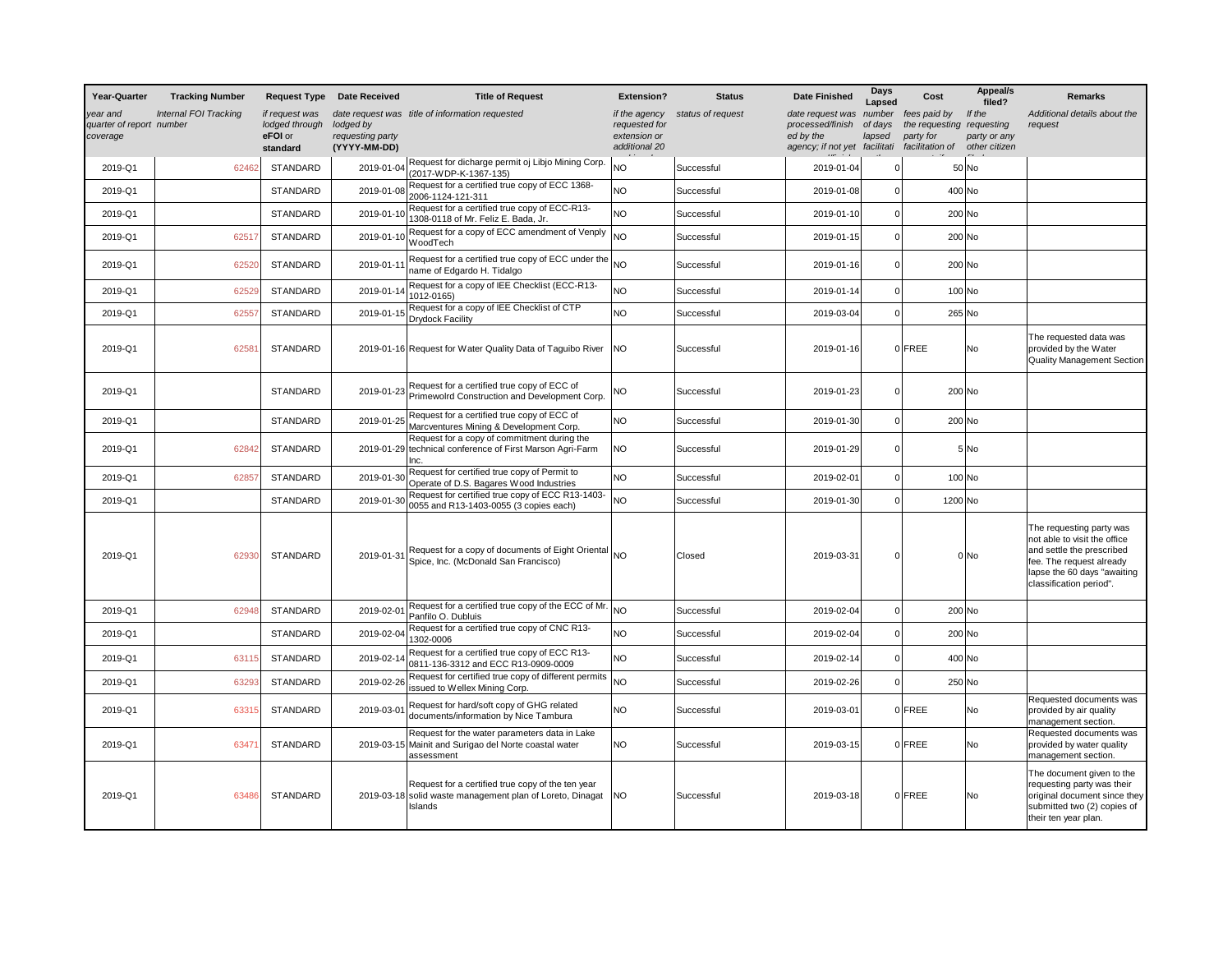| 2019-Q1 | 63525 | STANDARD        |            | 2019-03-22 Request for the Jan. 24, 2019 attendance for the<br>Monday convocation                                                            | NO.       | Successful | 2019-03-25 |             | 0 FREE  | No      | The requested document<br>was provided by the Human<br>Resource Management Unit                                                                                             |
|---------|-------|-----------------|------------|----------------------------------------------------------------------------------------------------------------------------------------------|-----------|------------|------------|-------------|---------|---------|-----------------------------------------------------------------------------------------------------------------------------------------------------------------------------|
| 2019-Q1 | 6352  | STANDARD        |            | Request for the certified true copy of ECC and<br>2019-03-25 Permit to Operate of Sta. Josefa Aces Lumber &<br>Veneering Plant               | NO        | Successful | 2019-03-25 | $\mathbf 0$ | 450 No  |         |                                                                                                                                                                             |
| 2019-Q1 | 6357  | STANDARD        |            | 2019-03-27 Request for certified true copy from the official file<br>of ECC-OL-R13-2017-0026                                                 | NO        | Successful | 2019-03-28 | $\Omega$    | 200 No  |         |                                                                                                                                                                             |
| 2019-Q2 | 6363  | STANDARD        |            | 2019-04-01 Request for Fecal Coliform Data                                                                                                   | <b>NO</b> | Successful | 2019-04-02 |             | 0 FREE  | No      | The requested data was<br>provided by Mr. Ercel Saludo                                                                                                                      |
| 2019-Q2 | 6366  | STANDARD        | 2019-04-02 | Request for PCO Accreditation of Michelle Anne<br>C. Maglasang                                                                               | NO        | Successful | 2019-04-03 | $\Omega$    |         | 50 No   |                                                                                                                                                                             |
| 2019-Q2 | 6375  | STANDARD        | 2019-04-04 | Request for ECC 0803-008-2140 of Oriental<br>Synergy Mining Corp.                                                                            | NO        | Successful | 2019-04-04 | $\Omega$    | 200 No  |         |                                                                                                                                                                             |
| 2019-Q2 | 6398  | STANDARD        |            | Request for Discharge Permit, Permit to Operate,<br>2019-04-22 ECC and ECC Amendment of Taipan<br>Development Inc.-Gaisano Capital Surigao   | NO        | Successful | 2019-06-22 | $\mathbf 0$ | 200 No  |         |                                                                                                                                                                             |
| 2019-Q2 | 64062 | STANDARD        |            | Request for list of LGU's within Surigao del Norte<br>2019-04-26 with submitted Safe Closure Rehabilitation Plan<br>with issued attached     | NO        | Successful | 2019-04-26 | $\Omega$    |         | $15$ No |                                                                                                                                                                             |
| 2019-Q2 | 6411  | STANDARD        |            | 2019-05-02 Request for ECC/Permit to Operate of Planters<br>Wood Circle Industrial Corp.                                                     | NO        | Successful | 2019-05-02 | $\Omega$    | 250 No  |         |                                                                                                                                                                             |
| 2019-Q2 | 64212 | <b>STANDARD</b> | 2019-05-09 | Request for a certified true copy of ECC<br>amendment of Taquibo Aquatech Solutions Corp.                                                    | NO.       | Successful | 2019-05-09 | $\Omega$    | 200 No  |         |                                                                                                                                                                             |
| 2019-Q2 | 64252 | STANDARD        |            | Request for a copy of discharge permits (35)<br>2019-05-16 Permit to Operate (3) and ECC (2) of<br>Marcventures Mining and Development Corp. | NO        | Successful | 2019-05-16 | $\Omega$    | 2500 No |         |                                                                                                                                                                             |
| 2019-Q2 | 6430  | STANDARD        | 2019-05-2  | Request for certified true copy of ECC 98-ECC-<br>LATHE/EXP-1901-068                                                                         | NO        | Successful | 2019-05-22 | $\Omega$    | 200 No  |         |                                                                                                                                                                             |
| 2019-Q2 | 6432  | STANDARD        | 2019-05-23 | Request for a certified true copy of ECC 98-ECC-<br>SSM-1301-039 and all its attachments                                                     | NO.       | Successful | 2019-05-28 | $\Omega$    | 675 No  |         |                                                                                                                                                                             |
| 2019-Q2 | 64330 | STANDARD        | 2019-05-24 | Request for a copy of SMR and CMR of Margwe<br>Trading                                                                                       | NO        | Successful | 2019-06-06 |             | 0 None  | No      | Requested document<br>available online. Request<br>cancelled.                                                                                                               |
| 2019-Q2 | 64332 | STANDARD        |            | Request for a certified true copy of ECC 1367-<br>2019-05-24 2006-0223-008-628) of Jhuriven Mini Shell<br>Service Station                    | NO.       | Successful | 2019-05-24 | $\Omega$    | 200 No  |         |                                                                                                                                                                             |
| 2019-Q2 | 64453 | STANDARD        |            | Request for a copy of Environmental Impact<br>2019-05-31 Assessment (EIA) Report of Shell Cabadbaran<br>Terminal                             | NO        | Closed     | 2019-07-30 | $\Omega$    |         | No      | The requesting party was<br>not able to visit the office<br>and settle the prescribed<br>fee. The request already<br>lapse the 60 days "awaiting<br>classification period". |
| 2019-Q2 | 64453 | <b>STANDARD</b> | 2019-05-31 | Request for Environmental Impact Assessment<br>(EIA) Report of Shell Cabadbaran Depot                                                        | NO        | Closed     | 2019-07-31 | $\Omega$    |         | 0 No    | The requesting party was<br>not able to visit the office<br>and settle the prescribed<br>fee. The request already<br>lapse the 60 days "awaiting<br>classification period". |
| 2019-Q3 | 64479 | STANDARD        |            | Request for a copy of IEE Checklsit for SBF Phils.<br>2019-06-04 Drilling Resources Corp. ECC No. R13-1601-<br>0004                          | NO        | Successful | 2019-06-04 | $\Omega$    | 515 No  |         |                                                                                                                                                                             |
| 2019-Q3 | 6460  | STANDARD        | 2019-06-1  | Requst for ECC Lumina Butuan Phase 2, ECC-<br>OL-R13-2019-0034 of Ester T. Lomoya                                                            | NO        | Successful | 2019-06-22 | $\Omega$    | 200 No  |         |                                                                                                                                                                             |
| 2019-Q3 | 64632 | STANDARD        | 2019-06-21 | Request for ECC-R13-1006-0078 of Alnor NAC<br>Construction                                                                                   | NO        | Successful | 2019-06-25 | $\Omega$    | 200 No  |         |                                                                                                                                                                             |
| 2019-Q3 | 6467  | STANDARD        |            | 2019-06-28 Request for a copy of Permit to Operate of Almont<br><b>Inland Resort</b>                                                         | <b>NO</b> | Successful | 2019-07-01 | $\Omega$    |         | 50 No   |                                                                                                                                                                             |
| 2019-Q3 | 64758 | STANDARD        | 2019-07-04 | Request for a copy of ECC 1302-2001-0906-182-<br>9410                                                                                        | NO        | Successful | 2019-07-04 | $\Omega$    | 200 No  |         |                                                                                                                                                                             |
| 2019-Q3 | 64774 | STANDARD        |            | Request for a certified true copy of ECC-1302-<br>2019-07-05 1202-145-3110 of ASM Foods, McDonalds<br>Butuan                                 | NO.       | Closed     |            | $\Omega$    |         | 0 No    | The requesting party was<br>not able to visit the office<br>and settle the prescribed<br>fee. The request already<br>lapse the 60 days "awaiting<br>classification period". |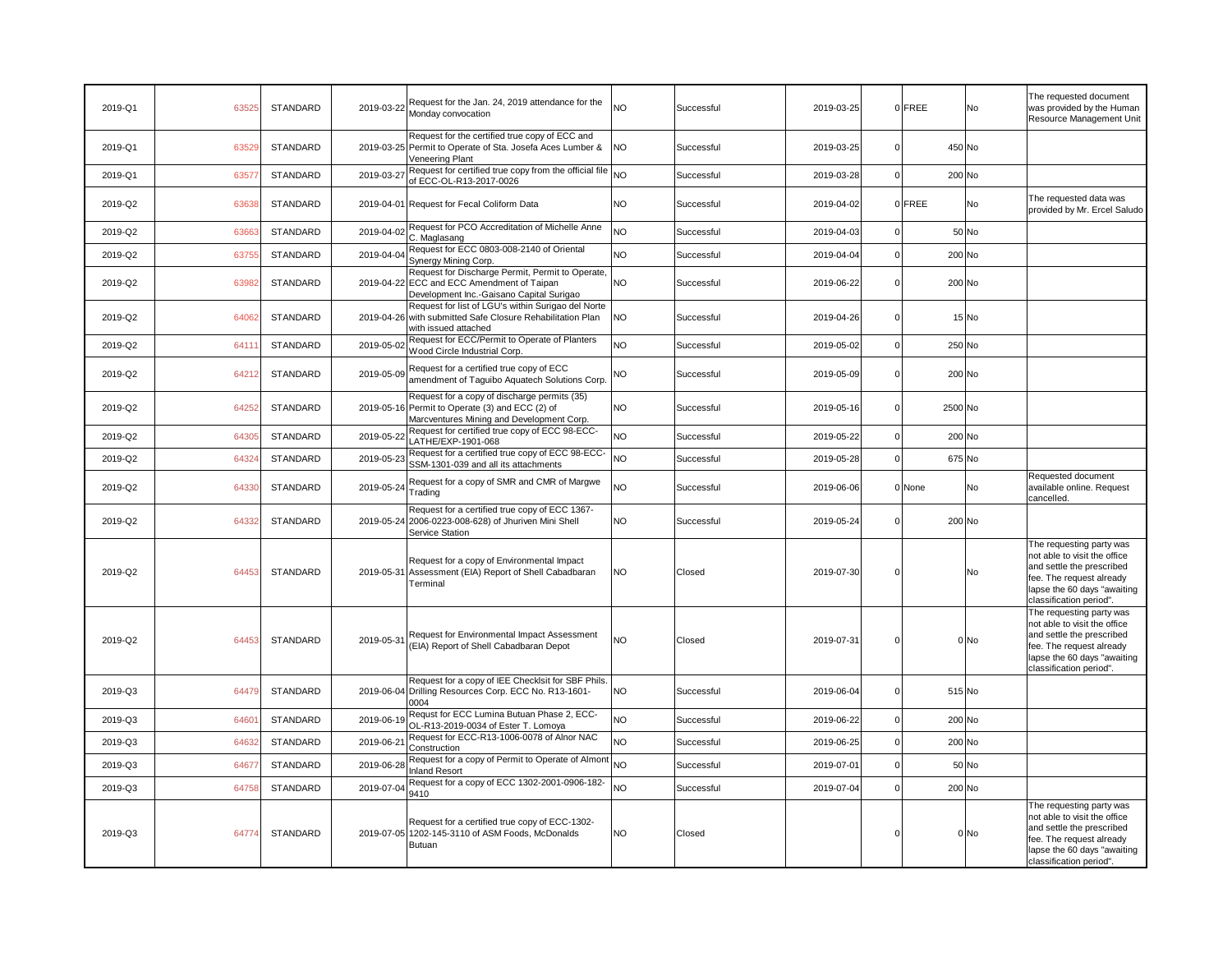| 2019-Q3 | 65412 | <b>STANDARD</b> |                      | Request for a copy of ECC of PPA PMO Surigao<br>2019-07-19 located at Brgy. Donia Helen, Socorro, Bucas<br>Grande ECC-R13-1001-0018  | N <sub>O</sub> | Successful | 2019-07-19 | $\epsilon$ | 200 No  |       |                                                                                                                                                                                      |
|---------|-------|-----------------|----------------------|--------------------------------------------------------------------------------------------------------------------------------------|----------------|------------|------------|------------|---------|-------|--------------------------------------------------------------------------------------------------------------------------------------------------------------------------------------|
| 2019-Q3 | 65437 | STANDARD        | 2019-07-23           | Request for a copy of ECC of Emiliano E.<br>Rdriguez at Rosario, Agusan del Sur                                                      | <b>NO</b>      | Successful | 2019-07-23 | $\Omega$   | 200 No  |       |                                                                                                                                                                                      |
| 2019-Q3 | 65438 | STANDARD        |                      | Request for a Certificate of Non-Coverage<br>2019-07-23 (Project Design/Layout) Noneluna Bandajos<br><b>Briones</b>                  | NO             | Successful | 2019-07-23 | $\epsilon$ |         | 35 No |                                                                                                                                                                                      |
| 2019-Q3 | 65479 | STANDARD        | 2019-07-24           | Request for a copy of the ECC/CPB Uprise Wood NO<br>Venture & Veneering Plant                                                        |                | Closed     | 2019-09-24 | $\sqrt{ }$ |         | No    | The requesting party was<br>not able to visit the office to<br>settle the prescribe fee and<br>get the document. The<br>request also reached the 60<br>days period.                  |
| 2019-Q3 | 65479 | <b>STANDARD</b> | 2019-07-24           | Request for ECC of Uprise Wood Ventures &<br>Vennering Plant                                                                         | NO             | Closed     | 2019-09-24 | $\epsilon$ |         | 0 No  | The requesting party was<br>not able to visit the office<br>and settle the prescribed<br>fee. The request already<br>lapse the 60 days "awaiting<br>classification period".          |
| 2019-Q3 | 65533 | <b>STANDARD</b> | 2019-07-25           | Request for Permit to Operate, ECC, ECC<br>Amendments of C. Japitana Woodcraft                                                       | <b>NO</b>      | Successful | 2019-07-26 | $\epsilon$ | 250 No  |       |                                                                                                                                                                                      |
| 2019-Q3 | 65528 | STANDARD        | 2019-07-25 1812-0020 | Request for a certified true copy of ECC-R13-                                                                                        | <b>NO</b>      | Successful | 2019-08-07 |            | 1000 No |       | The requested document<br>was made available on the<br>requested date but the<br>requesting party paid the<br>prescribed fee on Aug. 7,<br>2019                                      |
| 2019-Q3 | 65565 | STANDARD        |                      | Request for Initial Environment and Examination<br>2019-07-25 document of Orange Peel Plywood ECC-R13-<br>1005-0063                  | N <sub>O</sub> | Closed     | 2019-09-25 | $\Omega$   |         | No    | The requesting party was<br>not able to visit the office<br>and settle the prescribed<br>fee. The request already<br>lapse the 60 days "awaiting<br>classification period".          |
| 2019-Q3 | 65690 | <b>STANDARD</b> |                      | 2019-07-29 Request for a certified true copy of ECC of Felicity NO<br>Homes                                                          |                | Successful | 2019-07-29 | $\Omega$   | 600 No  |       |                                                                                                                                                                                      |
| 2019-Q3 | 65743 | <b>STANDARD</b> |                      | Request for a PCO Accreditation and Permit to<br>2019-08-01 Operate (2013-POA-L-1303-356) of San<br>Francisco Doctors Hospital, Inc. | <b>NO</b>      | Successful | 2019-08-01 | $\epsilon$ | 50 No   |       |                                                                                                                                                                                      |
| 2019-Q3 | 65795 | STANDARD        | 2019-08-06           | Request for a certified photocopy of ECC-R13-<br>1805-0010                                                                           | <b>NO</b>      | Successful | 2019-08-06 | $\Omega$   | 200 No  |       |                                                                                                                                                                                      |
| 2019-Q3 | 6583  | STANDARD        | 2019-08-07           | Request for a certified true copy of PCO<br>Accreditation of Mr. Richard F. Ayaton                                                   | NO             | Successful | 2019-08-08 | C          |         | 50 No |                                                                                                                                                                                      |
| 2019-Q3 | 65853 | STANDARD        |                      | 2019-08-08 Request for a certified true copy of supproting<br>documents of ECC-R13-1104-0050                                         | NO.            | Successful | 2019-08-23 |            |         | 30 No |                                                                                                                                                                                      |
| 2019-Q3 | 65845 | STANDARD        | 2019-08-08           | Request for a certified true copy of Certificate on<br>Non-coverage (CNC-R13-1209-0017)                                              | <b>NO</b>      | Closed     | 2019-10-08 | $\Omega$   |         | No    | The requesting party was<br>not able to visit the office<br>and settle the prescribed<br>fee. The request already<br>lapse the 60 days "awaiting<br>classification period".          |
| 2019-Q3 | 65956 | STANDARD        | 2019-08-16 POW       | Request for a copy of Sanitary Landfill DED and                                                                                      | <b>NO</b>      | Successful | 2019-08-19 | 0 FREE     |         | No    | The requested document<br>was emailed to the<br>proponent by Aug. 19, 2019<br>and the document was<br>provided by the Clearance<br>and Permitting Division (Ms.<br>Janis G. Fuertes) |
| 2019-Q3 | 65968 | STANDARD        |                      | Request for a certified true copy of the ECC of<br>2019-08-19 Ms. Filomena C. Osa for her commercial sand<br>and gravel              | NO             | Successful | 2019-08-19 | $\Omega$   | 200 No  |       |                                                                                                                                                                                      |
| 2019-Q3 | 65987 | STANDARD        |                      | Request for Permit to Operate of Manobo-<br>2019-08-20 Banwaon-Talaandig United for Peace, Inc.<br>(MBTUPI)                          | <b>NO</b>      | Successful | 2019-08-20 | $\epsilon$ |         | 50 No |                                                                                                                                                                                      |
| 2019-Q3 | 65988 | STANDARD        | 2019-08-20 CCO-PCB   | Request for a certified true copy of HW ID and                                                                                       | <b>NO</b>      | Successful | 2019-08-20 | $\Omega$   | 50 No   |       |                                                                                                                                                                                      |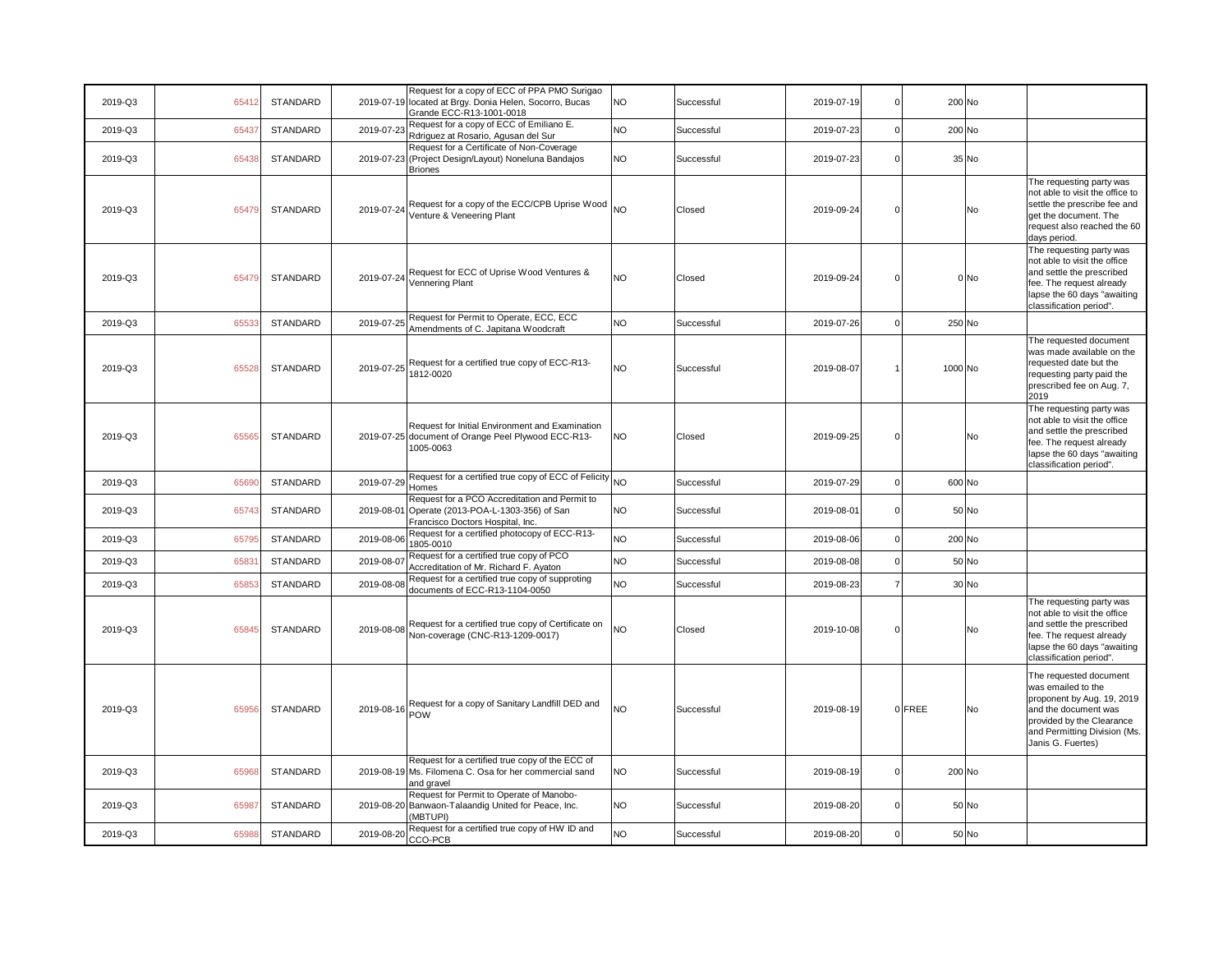| 2019-Q3 | 6604  | <b>STANDARD</b> |            | 2019-08-27 Request for a certified tru copy of ECC-R13-1901-<br>0001 (5copies)                                                                                         | NO        | Successful | 2019-08-30 | $\Omega$    | 1000 No |                 |                                                                                                                                                                             |
|---------|-------|-----------------|------------|------------------------------------------------------------------------------------------------------------------------------------------------------------------------|-----------|------------|------------|-------------|---------|-----------------|-----------------------------------------------------------------------------------------------------------------------------------------------------------------------------|
| 2019-Q3 | 6610  | <b>STANDARD</b> | 2019-08-30 | Request for a certified true copy of ECC-R13-<br>1903-0005                                                                                                             | NO        | Successful | 2019-08-30 | $\Omega$    |         | 600 No          |                                                                                                                                                                             |
| 2019-Q3 | 66120 | STANDARD        |            | Request for a certified true copy of ECC Ref<br>2019-08-30 Code:1007:0023 of Cagdianao Nickel Expansion<br>Project of PGMC                                             | NO        | Successful | 2019-08-30 | $\Omega$    |         | 600 No          |                                                                                                                                                                             |
| 2019-Q3 | 6622  | <b>STANDARD</b> | 2019-09-09 | Certificate of Accreditaton of Cynthia P. Labadan<br>Isla Cabana Resort                                                                                                | NO        | Closed     | 2019-09-09 | $\Omega$    |         | 0 <sub>No</sub> | Request cancelled by the<br>client thru phone call.                                                                                                                         |
| 2019-Q3 | 66233 | <b>STANDARD</b> | 2019-09-1  | Certified true copy of ECC-OL-R13-2017-0155 of<br>Democrito O. Plaza Memorial Hospital                                                                                 | NO.       | Closed     | 2019-09-10 | $\Omega$    |         | 0 <sub>No</sub> | Request wasn't provided<br>because ECC was not yet<br>completed.                                                                                                            |
| 2019-Q3 |       | <b>STANDARD</b> | 2019-09-1  | Certified true copy of ECC amendment of Wood<br>processing plant (ECC-OL-R13-2018-0160)                                                                                | NO        | Successful | 2019-09-13 | $\Omega$    | 1000 No |                 |                                                                                                                                                                             |
| 2019-Q3 | 66488 | STANDARD        | 2019-09-30 | Request for physico0chemical and biological data<br>of the Taquibo River                                                                                               | NO.       | Successful | 2019-09-30 | $\mathbf 0$ |         | $0$ No          | Requested data was<br>provided by the Water<br><b>Quality Mangement Section</b><br>thru email                                                                               |
| 2019-Q4 | 66578 | STANDARD        |            | 2019-10-07 Request for Air Quality Data in Caraga Region                                                                                                               | NO        | Successful | 2019-10-07 | $\mathbf 0$ |         | 0 No            | Requested data was<br>provided by the Air Quality<br>Monitoring Section                                                                                                     |
| 2019-Q4 | 66712 | STANDARD        |            | Certified true copy of CNC-R13-1105-0029 issued<br>2019-10-11 to Ramon C. Dy of Red Palm Suites and<br>Restaurant                                                      | <b>NO</b> | Successful | 2019-10-11 | $\Omega$    |         | 200 No          |                                                                                                                                                                             |
| 2019-Q4 | 6675  | STANDARD        |            | Request for a certified true copy of ECC of Pearl<br>2019-10-15 Power Gas Station (ECC-R13-1409-0143) owned NO<br>by Louie Anthony H. Bruan                            |           | Successful | 2019-10-15 | $\Omega$    |         | 200 No          |                                                                                                                                                                             |
| 2019-Q4 | 6674  | STANDARD        | 2019-10-1  | Request for a certified true copy of ECC R13-<br>1505-0074 of ARS Petron Filling Station                                                                               | NO        | Successful | 2019-10-15 | $\Omega$    |         | 200 No          |                                                                                                                                                                             |
| 2019-Q4 |       | <b>STANDARD</b> |            | Request for certified true copy of ECC of Oriental<br>2019-10-18 Synergy Mining Corp. Dinagat Island/ Century<br>Peak Mining Corporation                               | <b>NO</b> | Successful | 2019-10-18 | $\Omega$    |         | 0 <sub>No</sub> | Data was requested by Mr.<br>Marslou D. Bonita of the<br>DENR Caraga Region                                                                                                 |
| 2019-Q4 | 67120 | STANDARD        |            | Request for a certified true copy of CNC-R13-<br>2019-10-24 1407-0002 of Father Saturnino Urious University<br>(FSUU)                                                  | NO.       | Successful | 2019-10-29 | $\Omega$    |         | 200 No          |                                                                                                                                                                             |
| 2019-Q4 | 67288 | <b>STANDARD</b> | 2019-10-29 | Certified true copy of ECC-R13-1311-0158 issued<br>to Jemelito Recaña                                                                                                  | NO        | Successful | 2019-10-30 | $\Omega$    |         | 200 No          |                                                                                                                                                                             |
| 2019-Q4 | 6732  | STANDARD        |            | 2019-10-31 Request for a certified true copy of ECC-R13-<br>1309-0120 of Blue Energy Fuel Station, Inc.                                                                | NO        | Successful | 2019-11-04 | $\Omega$    |         | 200 No          |                                                                                                                                                                             |
| 2019-Q4 | 6737  | STANDARD        | 2019-11-06 | Request for copies of ECC application and<br>supporting documents of ECC-R13-1512-0115                                                                                 | NO        | Successful | 2019-11-06 | $\Omega$    |         | 360 No          |                                                                                                                                                                             |
| 2019-Q4 | 67396 | STANDARD        |            | Request for a copy of HWG ID of Almont Beach<br>2019-11-06 Resort Surigao                                                                                              | NO        | Closed     |            |             |         | 0 No            | The requested document<br>cannot be provided because<br>Almont Beach Resort<br>Surigao has no HWG ID.                                                                       |
| 2019-Q4 | 67437 | STANDARD        |            | Request for data regarding the mercury level<br>2019-11-11 content of Agusan River, water analysis results of<br>seawater and rivers near the mining area in<br>Caraga | NO        | Closed     | 2019-11-06 | $\Omega$    |         | 0 No            | The requesting party was<br>not able to visit the office<br>and fill up the FOI form and<br>settle the prescribed fee.                                                      |
| 2019-Q4 | 67484 | STANDARD        | 2019-11-14 | Request for a copy of Permit to Operate of the<br>transformer of Oriental Vision Mining Phil. Corp.                                                                    | NO        | Successful | 2019-11-19 |             | 0 FREE  | No              | The document was provided<br>by the Chemical and<br>Hazardous Waste<br><b>Mangement Section</b>                                                                             |
| 2019-Q4 | 67515 | STANDARD        |            | Request for permits of Montemar Foods<br>2019-11-15 Agriventures Corp. from (Stanfilo-A Division of<br>DOLE Philippines, Inc.                                          | NO        | Closed     | 2020-01-15 | 16          |         | $0$ No          | The requesting party was<br>not able to visit the office<br>and settle the prescribed<br>fee. The request already<br>lapse the 60 days "awaiting<br>classification period". |
| 2019-Q4 | 67545 | STANDARD        | 2019-11-20 | Request for a certified true copy of Hazardous<br>Waste ID of Bravo Resort                                                                                             | NO        | Successful | 2019-11-21 | $\Omega$    |         | 50 No           |                                                                                                                                                                             |
| 2019-Q4 | 6762' | STANDARD        | 2019-11-26 | Request for a certifed true copy of ECC<br>Greenwich Surigao (ECC-1367-2002-0524-059-<br>3110) and Jollibee Surigao (ECC-1367-2002-<br>0524-058-3110)                  | NO        | Successful | 2019-11-26 | $\Omega$    |         | 200 No          |                                                                                                                                                                             |
| 2019-Q4 | 67651 | STANDARD        |            | 2019-11-28 Request for a certified true copy of 2nd Quarter<br>SMR 2019 pages 3&4 of Therma Marine, Inc.                                                               | NO        | Successful | 2019-11-28 | $\Omega$    |         | $10$ No         |                                                                                                                                                                             |